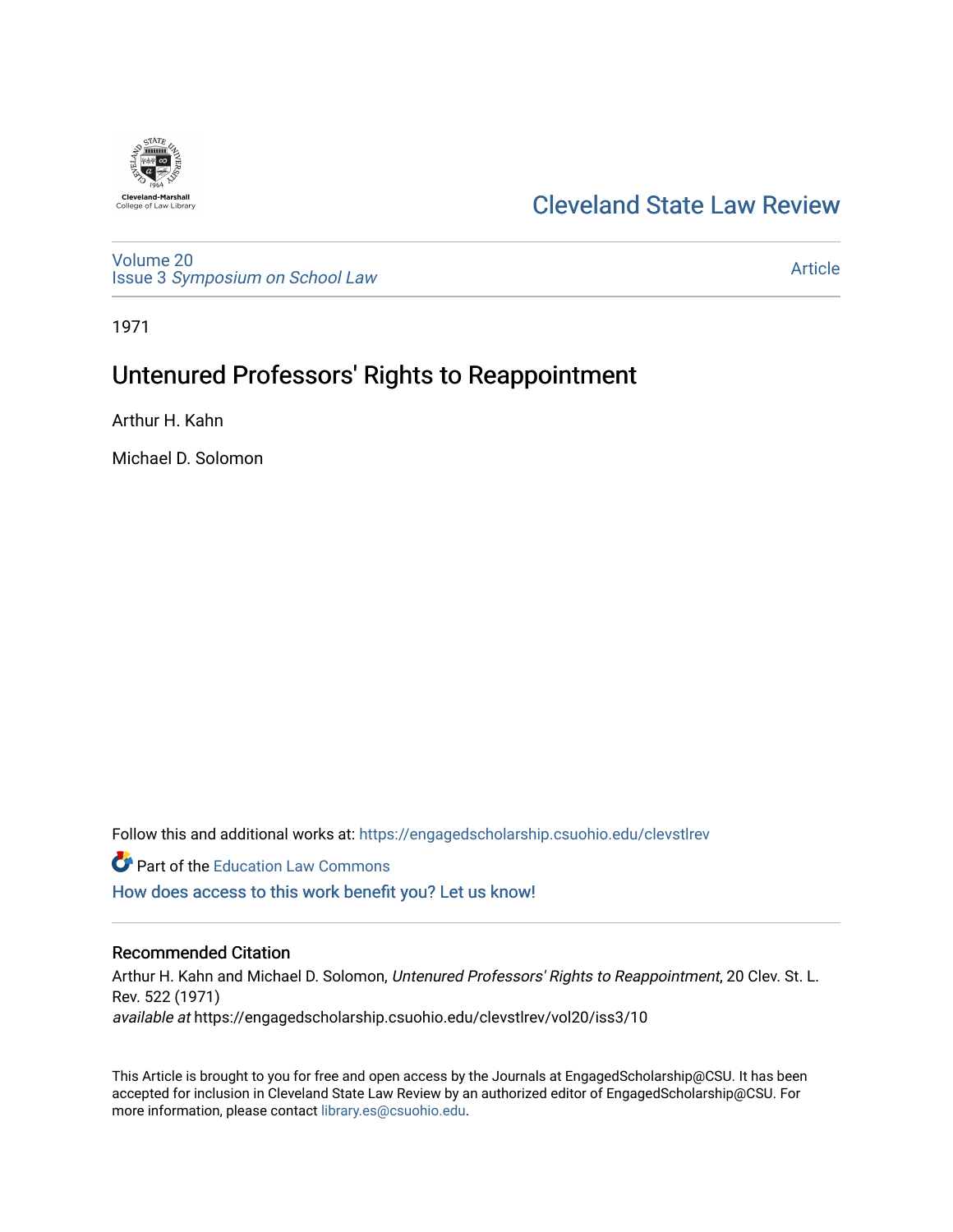# *Untenured Professors' Rights to Reappointment*

### *Arthur H. Kahn\* and Michael D. Solomon\*\**

*<sup>N</sup>***A RECENT EDITORIAL** entitled "Threat to Campus Freedom," the *New York Times* stated: **<sup>1</sup>**

The national mood of economic frustration and anti-intellectual reaction has begun to feed a growing movement against academic tenure. The arguments marshalled for abolishing professional **job** security are cloaked in high-minded rhetoric of academic reform. This is a transparent disguise of the economic and political anger which provides the true motivation.

It would be naive to pretend that the two-front threat to academic freedom today constitutes less of a clear and present danger [than the 'know-nothing onslaught in the 1950's']. That danger places a special burden on the academic leadership to tighten its own safeguards against abuses of tenure. But such reforms must be carried forward with a firm resolve not to surrender the essential protection of those freedoms without which the universities would soon become the pawn of powerful and unscrupulous forces.

Thus, we are now in a period during which present tenure systems are undergoing close scrutiny by the public and the legislatures. Some of those now criticizing universities would like to see these institutions of higher learning placed under greater accountability to the public. It is especially during this period that university boards and administrators must exercise extreme care to eliminate abuses of tenure and prevent any new abuses from occurring, in order to avoid unnecessary criticism from those who wish to embarrass the supporters of that academic freedom under which our universities have flourished.

To further complicate this controversy on the retention of academic tenure, a new movement has arisen in universities supported by public funds, for tenure rights to be granted to *non-tenured* faculty, thus nullifying the distinction between tenured and non-tenured personnel. By *tenure* we mean the right not to be dismissed except for cause. This trend for the obliteration of the distinction has recently received some support from the courts in this country. The proponents of this trend argue that upon his being given notification of non-reappointment, the non-tenured professor ought to be given reasons therefor and also a subsequent hearing upon request for a hearing on the reasons. The nontenured professors are thus asking that they be treated differently from other professionals, skilled laborers, secretaries, custodial workers and others who also may have one year contracts with governmental agencies and whose contracts may be not renewed at the discretion of their employers. In this article, we will examine whether the due

**<sup>\*</sup>** General Counsel to the Board of Higher Education which operates the City University of New York; member of the New York Bar.

**<sup>\*\*</sup>** Assistant Counsel to the Board of Higher Education; member of the New York Bar.

**I** New York Times, April 27, 1971, at 42, col. 2.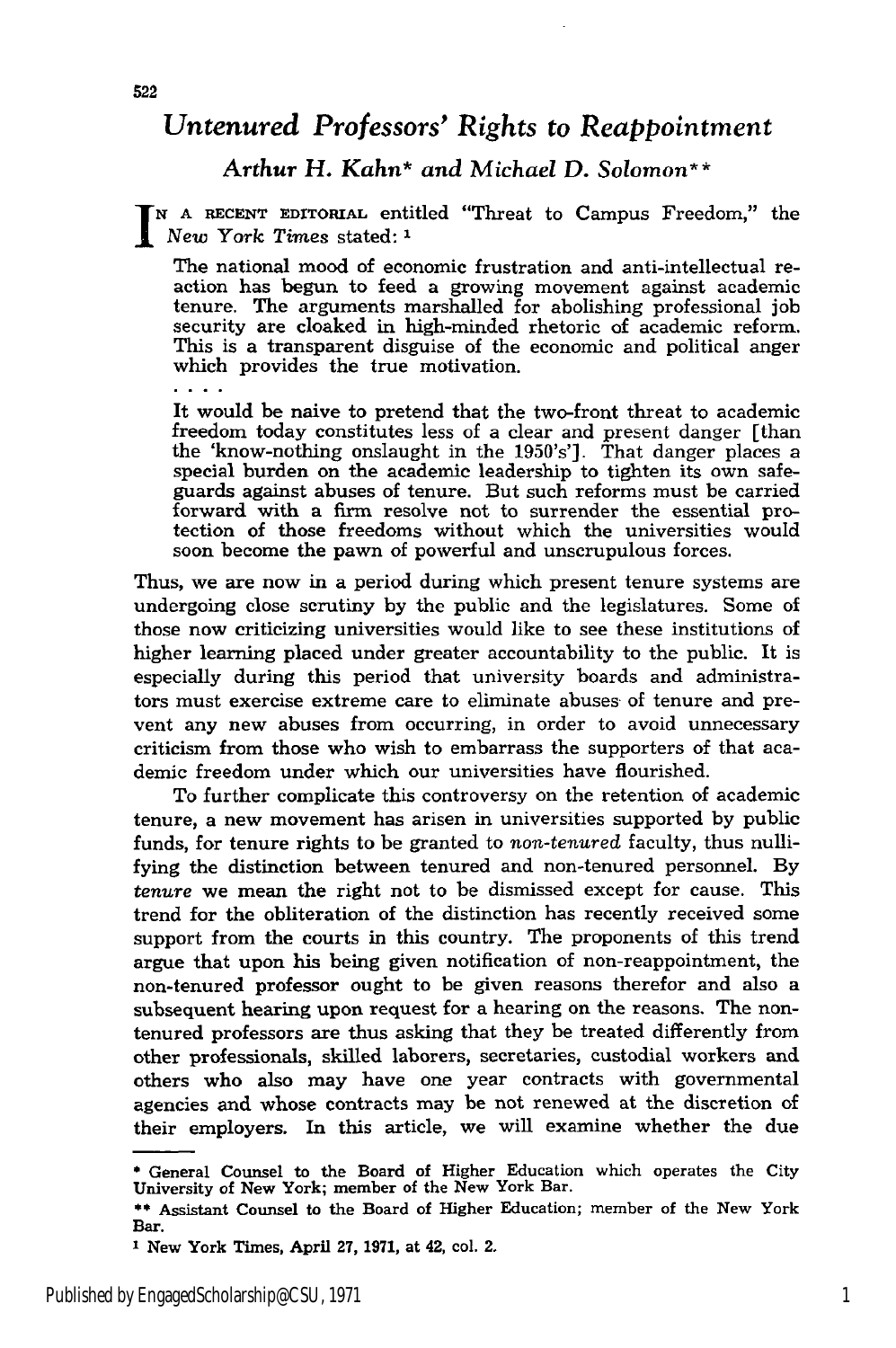process provisions of the fourteenth amendment to the Constitution of the United States entitle a non-tenured professor, who has been appointed for a single academic year, to a statement of reasons justifying his non-reappointment and **a** hearing thereon where no substantive constitutional issue is involved.

#### **Due Process and the Non-Tenured Professor**

**The** source of the constitutional rights, substantive and procedural, of a professor to renewal of his contract, even where the principal contract contains no provisions for renewal, lies in the fourteenth amendment of the Constitution, which states that "No State shall make or enforce any law which shall abridge the privileges or immunities of citizens of the United States, nor shall any State deprive any person of life, liberty, or property without due process of law.  $\ldots$ ."<sup>2</sup> It is now widely recognized in the courts that a teacher may not be dismissed or denied reappointment or rehiring for constitutionally impermissible reasons such as those based on prejudice against a race, religion, national origin or the assertion of rights guaranteed **by** law.3 This applies to a teacher without tenure or an expectancy of reemployment.<sup>4</sup> In *Pickering v. Board* of *Education,5* the Supreme Court stated that:

To the extent that the Illinois Supreme Court's opinion may be read to suggest that teachers may constitutionally be compelled to relinquish the First Amendment rights they would otherwise enjoy as citizens to comment on matters of public interest in connection with the operation of the public schools in which they work, it proceeds on a premise that has been unequivocally rejected in numerous prior decisions of this Court.

**In** *Keyishian v. Board of Regents,6* the Supreme Court reviewed its decision in Adler *v.* Board of Education<sup>7</sup> which had stated that teachers "may work for the school system upon the reasonable terms laid down **by** the proper authorities of New York. If they do not choose to work on such terms, they are at liberty to retain their beliefs and associations and go elsewhere." **8 In** *Keyishian,* Justice Brennan writing for the court, stated that the constitutional doctrine which had emerged since *Adler,* had rejected its major premise that "public employment, including academic employment, may be conditioned upon the sur-

- **7** 342 **U.S.** 485 **(1952).**
- *s Id.* at 492.

**<sup>2</sup> U. S. CONST.** amend. XIV, **§ 1.**

*<sup>3</sup> See* Pickering v. Board of Education, **391 U.S. 563 (1968);** Keyishian v. Board of Regents, 385 U.S. 589 (1967); Slochower v. Board of Higher Education, 350 U.S. 551 (1956); Ferguson v. Thomas, 403 F.2d 852 (5th Cir. 1970); Pred v. Board of Public Instruction, 415 F.2d 851 (5th Cir. 1969); McLaughlin v.

**<sup>4</sup>** Ferguson v. Thomas, 403 **F.2d 852, 857** (5th Cir. **1970).**

**<sup>5 391</sup> U.S. 563, 568 (1968).**

**<sup>6 385</sup> U.S. 589 (1967).**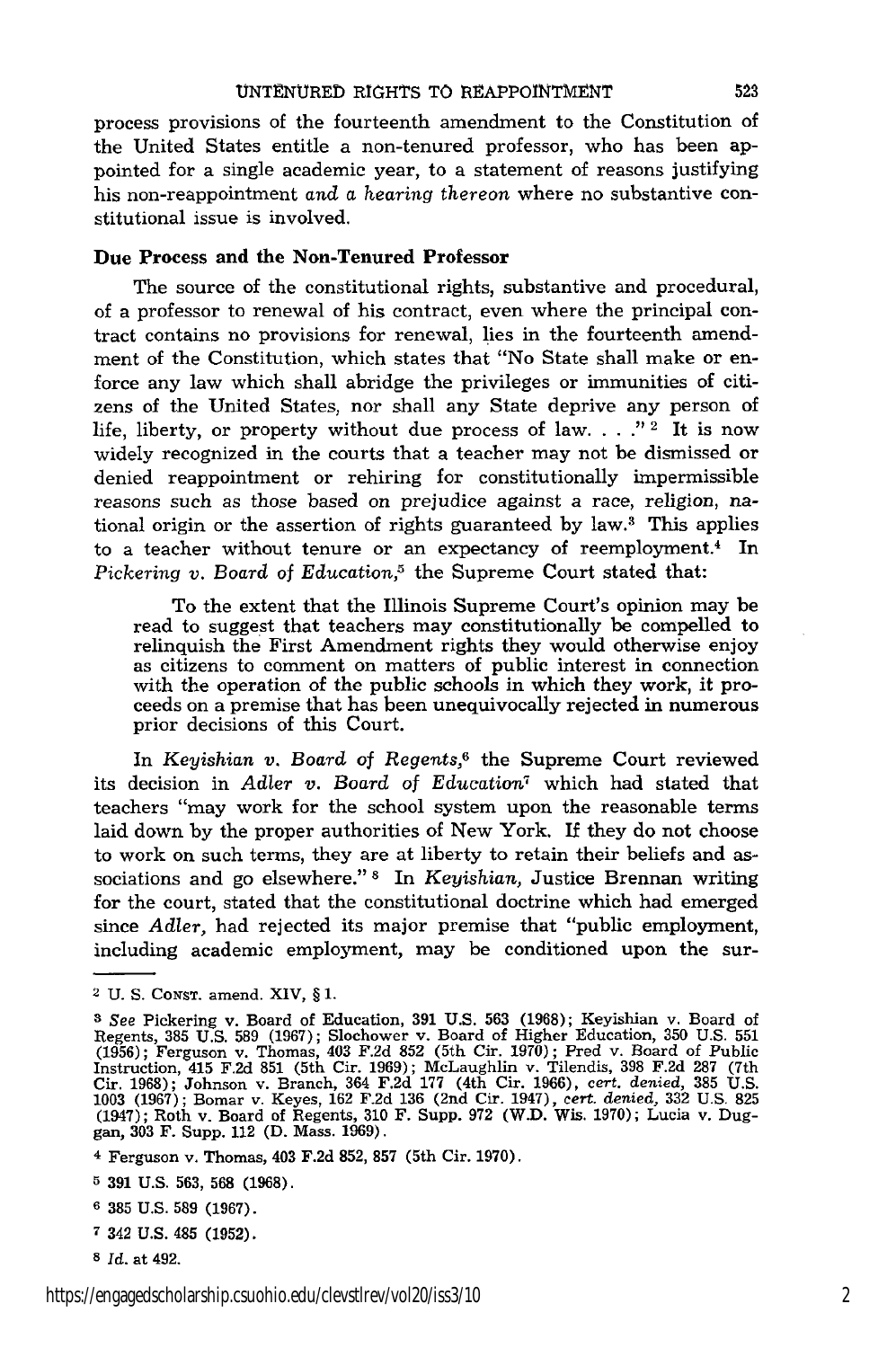render of constitutional rights which could not be abridged by direct government action." **9**

Despite these repeated assertions by the Supreme Court on the issue of a teacher's constitutional rights, apparently at least two federal courts of appeal and the Supreme Court of Illinois have dismissed cases where teachers claimed that their contracts had not been renewed because of their exercise of rights protected by the first amendment.<sup>10</sup> The Illinois *Fooden* case places the burden of proof on the complaining professor.

With few exceptions, it is now apparent that professors who believe they have been denied reappointment or contract renewal in violation of their substantive constitutional rights have a readily available remedy to demand, in the form of mandamus, the renewal of the contract, or to maintain an action for damages or other such actions as may be appropriate in the various states.<sup>11</sup> Despite these judicial remedies which guard against violation of a non-tenured professor's substantive constitutional rights, some professors are nevertheless intensifying their demand that a statement of reasons whether bottomed on substantive constitutional grounds or not, and a hearing thereon, be provided to *any* teacher denied reappointment. In the spring of 1971 The American Association of University Professors adopted the view (in general terms) that reasons for non-renewal ought to be given to a probationary teacher, and that he be entitled to demand and get a formal hearing thereafter if he allege some cause. The thrust for "reasons" is probably attributable to the general trend towards unionization of faculties. This movement for ''reasons" recently received encouragement from a United States District Court decision in Wisconsin, now stayed pending appeal. Roth *v. Board*

<sup>11</sup> See Freedman, The Legal Rights of Untenured Teachers, 1 NOLPE SCHOOL L. J. 93<br>(1970) for a summary of the cases and types of actions brought by non-tenured<br>teachers under 28 U.S.C. § 1983. In Fallon v. Board of Highe was confronted with a political science instructor who was not reappointed. In denying the instructor's application for reappointment, the court stated:

The law is not merely a composition of cold type; it is a living organism which moulds itself to meet the needs of an ever changing civilization and if there were any claim in this case by Dr. Fallon that he was the victim of racial or religious discrimination, this court, if such a claim were substantiated, would not hesitate to find a remedy to meet the situation. Fallon, supra at 13.

**<sup>9</sup>** 385 U.S. 589, 605 (1967).

**<sup>10</sup>**Parker v. Board of Education, 348 F.2d 464 (4th Cir. 1965). This case, which notably was decided prior to the recent decisions in Pickering v. Board of Education,<br>391 U.S. 563 (1968) and Keyishian v. Board of Regents, 385 U.S. 589 (1967), refused<br>to consider allegations of "termination" based upon sufficient facts alleging a denial of his first amendment right to free speech or whether the court decided that the board of trustees had non-reviewable discretion in not reappointing the appellant under COLORADO REV. ST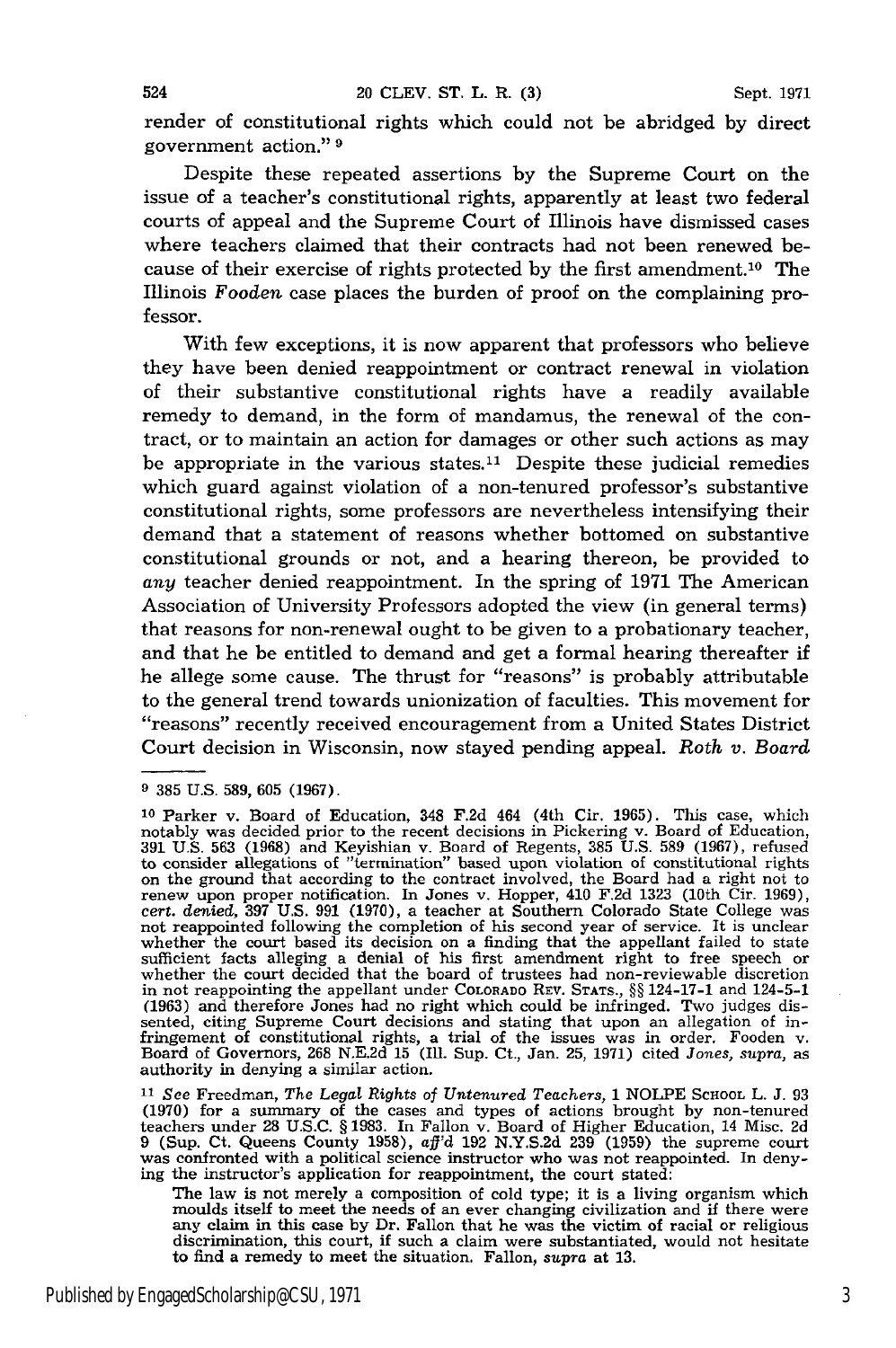*of Regents,12* involved an instructor who was not reappointed for a second year. Although the teacher alleged he was not reappointed for reasons involving his expression of criticisms of the university, the issue of whether he was not rehired in violation of his constitutional right to free speech was not involved in the court's decision. Judge Doyle issued a decision stating that irrespective of whether a teacher's employment is terminated during a contractual period, or he is not renewed for a subsequent period:

I hold that minimal procedural due process includes a statement of the reasons why the university intends not to retain the professor, a notice of hearing at which he may respond to the stated reasons, and a hearing if the professor appears at the appointed time and place. At such hearing, the professor must have a reasonable opportunity to submit evidence relevant to the stated reasons. The burden of going forward and the burden of proof rests with the professor. Only if he makes a reasonable showing that the stated reasons are wholly inappropriate as a basis for decision or that they are wholly without basis in fact would the university administration become obliged to show that the stated reasons are not inappropriate or that they have a basis in fact.<sup>13</sup>

Thus, the Roth case mandated that a university provide a statement of reasons and a hearing thereon upon the non-reappointment of a non-tenured teacher, irrespective of whether those reasons are constitutionally impermissible. Under *Roth,* a non-tenured teacher is equally entitled to reasons and a hearing whether he was not rehired on account of race, exercise of free speech, incompetent teaching, insubordination or excessive absence.

The Roth decision failed to realize the impact of the Supreme Court decision in Cafeteria *and Restaurant Workers Union v. McElroy <sup>14</sup>* which specifically states that:

The Court has consistently recognized that an interest closely analogous to **. .** . the interest of a government employee in retaining his job, can be summarily denied. It has become a settled principle that government employment in the absence of legislation can be revoked at the will of the appointing officer.

Judge Doyle, in the *Roth* decision, stated that:

In the present case, I consider myself bound by Cafeteria *Workers v. McElroy* to undertake the balancing test described there: that is, to determine the precise nature of the government function involved as well as of the private interest that has been affected by government action.<sup>15</sup>

**15 310** F. Supp. **972, 977** (W.D. Wisc. 1970).

**<sup>12</sup>310** F. Supp. 972 (W.D. Wisc. 1970); and see below, n. **31,** as to the appeal in the 7th Circuit.

**<sup>13</sup>***Id.* at **980.**

 $14$  367 U.S. 886, 896 (1961). In this case, a short order cook, working on a military installation was required to turn in her identification badge because she had failed to meet the security requirements of the installa not continue in the employment of the concessionaire on the base. Thus, she was denied her right to be employed on the military base by government action.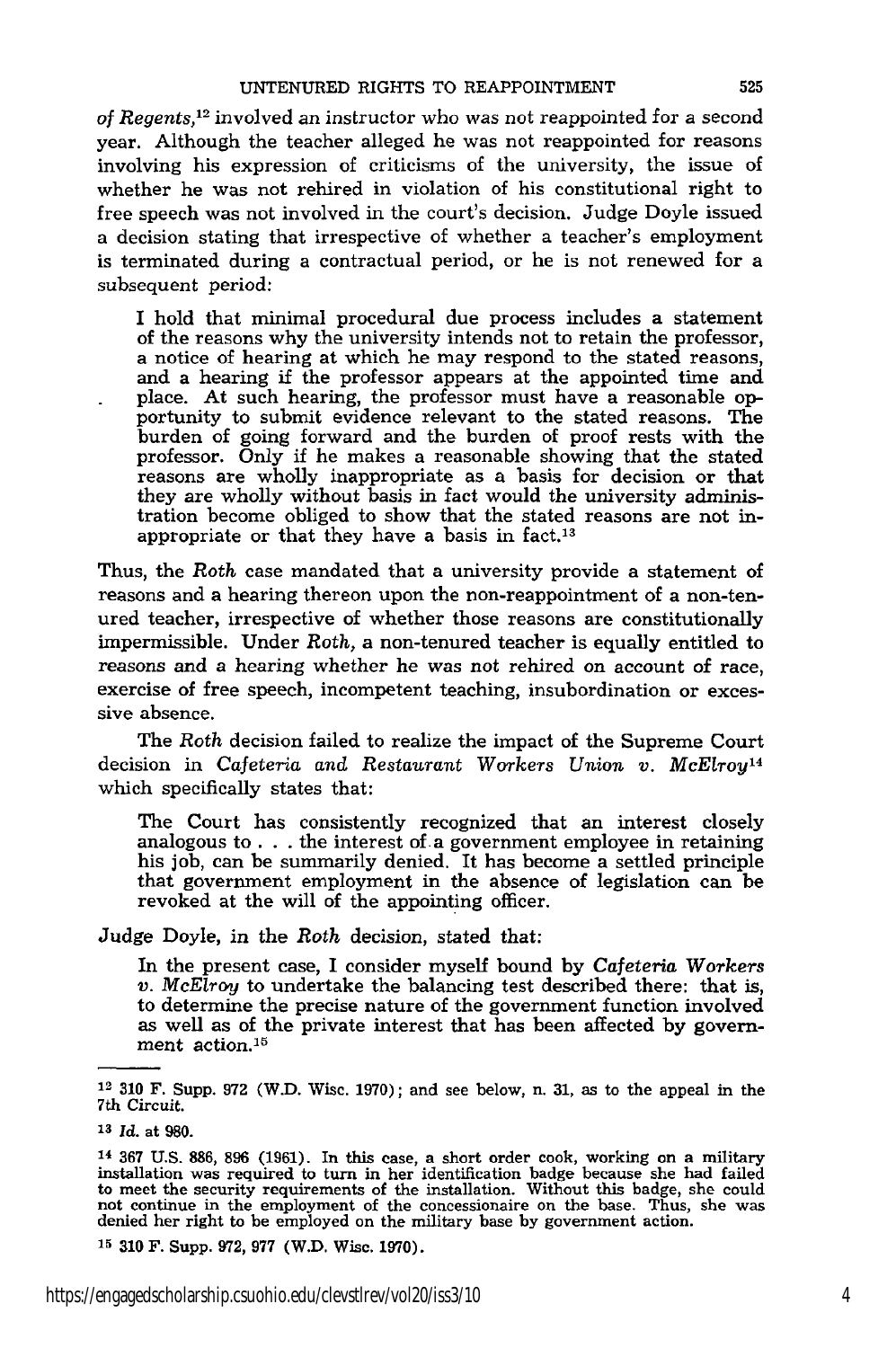Judge Doyle believed that this balancing test was to be applied to each type of government employment to decide which positions were entitled to hearings and which were not. The Wisconsin Federal District Court then decided that the interests of a non-tenured member of the instructional staff of a university were greater than those of a short order cook on a military base (the interest involved in the *Cafeteria Workers* decision).

A careful reading, however, of *Cafeteria and Restaurant Workers Union v. McElroy,* reveals that the balancing test was applied in that case to the situation of *all* government employees and that the Supreme Court found that a hearing was not required. Thus, the Supreme Court stated:

**. . .** the government function operating here was not the power to regulate or license, as lawmaker, an entire trade or profession, or to control an entire branch of private business, but, rather, as proprietor, . . . [t]his case . . . involves the Federal Government's dispatch of its own internal affairs.<sup>16</sup>...

Admittedly, if a person is denied a license to teach, his personal interest in being entitled to a statement of reasons and a hearing would be greater than the government interest. The interest which we are discussing in this article, however, is solely that of teaching at one college and is certainly no greater than that of the average government employee. While a teacher may be questioned by a subsequent prospective employer as to the reasons for his leaving a previous position, an engineer, law enforcement officer, secretary, and even a custodial worker is likely to encounter the same inquiries. In *any* type of employment such inquiries may lead to the obtaining of a poor reference from a previous employer which may be a factor in denying an application for employment. A person denied reappointment from one college cannot, in good faith, assert that he is thereby banned from the profession. If a teacher does not continue in the employment of one college for an indefinite number of years, he is not necessarily undesirable.

#### Effect of Litigation on the Roth Standards

Although the issue involved here has been litigated numerous times in the past, with the result that courts invaribly have decided that nontenured teachers are not entitled to a statement of reasons and a hearing, $17$  the past few years have seen a great increase of activity in

(Continued on next page)

**<sup>16</sup>367** U.S. **886, 896 (1961).**

**<sup>17</sup>**There are numerous New York State decisions which have held that the public employer need not give reasons nor a hearing for not appointing or reappointing a teacher. See Block v. Tead, 179 Misc. 554 (Sup. Ct., N.Y. Co. 1943); Pinto v. Wynstra, 255 N.Y.S.2d 536 (1964); Butler v. Allen, 29 App. Div. 2d 799 (3rd Dept. 1968); Fallon v. Board of Higher Education, 14 Misc. 2d 9 (Sup structor, the court stated:

When petitioner speaks of "notice and hearings," obviously he is confused with the rights of an appointee with tenure. Petitioner has no tenure, nor does he make any claims to tenure; hence the board is not required to give any reasons for its failure to reappoint him.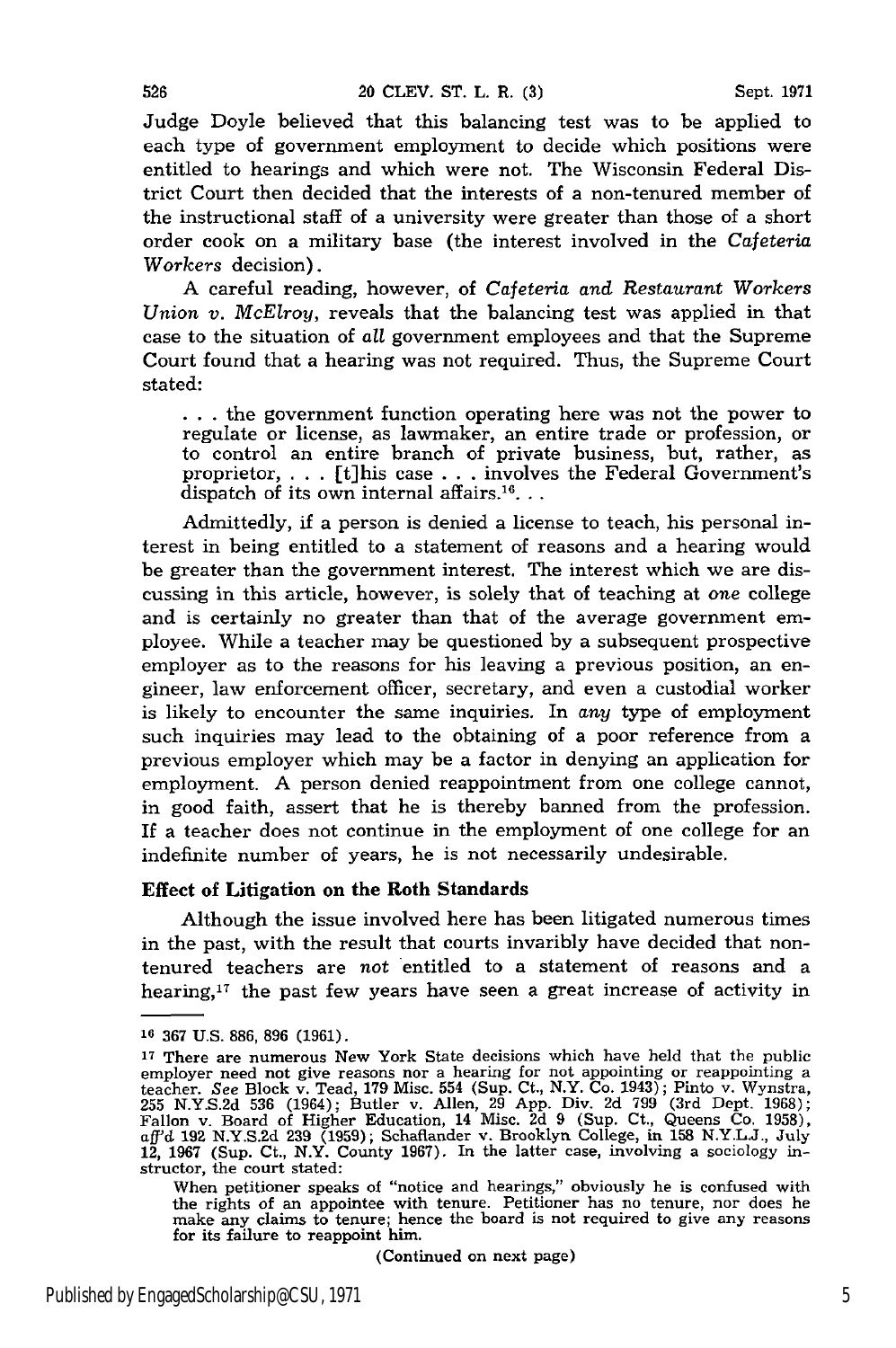the courts on this issue. While the *Roth* decision has received much publicity and serves to inspire faculty groups to continue their litigation on the issue, it has received little support in the courts.<sup>18</sup> Most decisions continue to completely deny any inherent right to demand reasons and a hearing thereon,<sup>19</sup> but two decisions have produced novel results.

The Fifth Circuit Court of Appeals, in *Sinderman v. Perry,20* ruled that under all circumstances, except one, a non-tenured teacher would not be entitled to a hearing upon non-reappointment. The exception contemplated by the court is that when a teacher believes non-renewal of his contract is based either on his exercise of constitutionally guaranteed rights or constitutes some other actionable wrong. In this situation he should so inform the institution with reasonable promptness and in sufficient detail to better enable the college to expose any errors which may exist in the claim. In such a case, the institution would then constitute a tribunal which possessed the qualities of academic expertise and impartiality to the charges to conduct a hearing. In justifying this policy, the court stated that: "[s]chool-constituted review bodies are the most appropriate forums for initially determining issues of this type,

#### (Continued from preceding page)

There are also numerous decisions by the New York State Commissioner of Educa-tion on this issue. In Lorch v. Board of Higher Education, 71 N.Y. State Dept. Rep. 152, 153 (1950), the Commissioner stated:

No reasons were given for the failure of respondent Board of Higher Education to reappoint him, nor does the law require that such reasons be given. No provision requiring such action appears in the Education Law. There is no requirement of such law, furthermore; which imposes a duty to reappoint, nor is it necessary that a failure to reappoint must be based on charges, hear other specified procedure.

See also Swadesh v. Board of Higher Education, 71 N.Y. State Dept. Rep. 154 (1950)<br>Matter of James, 10 Ed. Dept. Rep. <sub>1111</sub>, N.Y. Comm. Decision No. 8195 (1970). A recent Massachusetts decision, DeCanio v. School Committee of Boston, 260 N.E.2d 676, 680 (Mass. Sup. Jud. Ct. 1971) stated: "Most of the cases in which the question has been considered have concluded, that in the absence thereafter cited.

<sup>18</sup> Gouge v. Joint School District No. 1, 310 F. Supp. 984 (W.D. Wisc. 1970) was also decided by Judge Doyle. Orr v. Trinter, 318 F. Supp. 1041 (S.D. Ohio, 1970) involving a high school teacher not reappointed for a seco a beard. The case, decided on a constitutional, rather than a contractual basis, stated that the teacher's right to wear a beard in combination with his professional reputation entitled him to a statement of reasons and a due process hearing prior<br>to being dismissed. The scope of the decision was not made clear and the teacher's<br>right to a hearing may have been primarily based on a con a beard as a means of expression.

<sup>19</sup> See Jones v. Hopper, 410 F.2d 1323 (10th Cir. 1969), cert. denied, March 23, 1970;<br>Fooden v. Board of Governors, 268 N.E.2d 15 (Ill. Sup. Ct. Jan. 25, 1971); see note 10, *supra*, for a discussion of these two cases. in by Justice Blackmun involved the non-reappointment of six black public school teachers in Arkansas. Sinderman v. Perry, 430 F.2d 939 (5th Cir. 1969) will be discussed later in the text. Thaw v. Board of Public Instruction, 432 F.2d 98 (1970) involved a public school teacher who alleged no violation as to the cause of his termination. DeCanio v. School Comm. of Boston, 260 N.E.2d<br>676 (Mass. Sup. Jud. Ct., 1970) involved the dismissal of six public school teachers<br>in Boston. The decision stated: "We are unsure of the p for the holding of the District Court in the *Lucia* case. Nor are we persuaded by the reasoning of the court in the *Roth* and *Gouge* cases." 260 N.E.2d 676, 681. 20 430 F.2d 939 (5th Cir. 1970).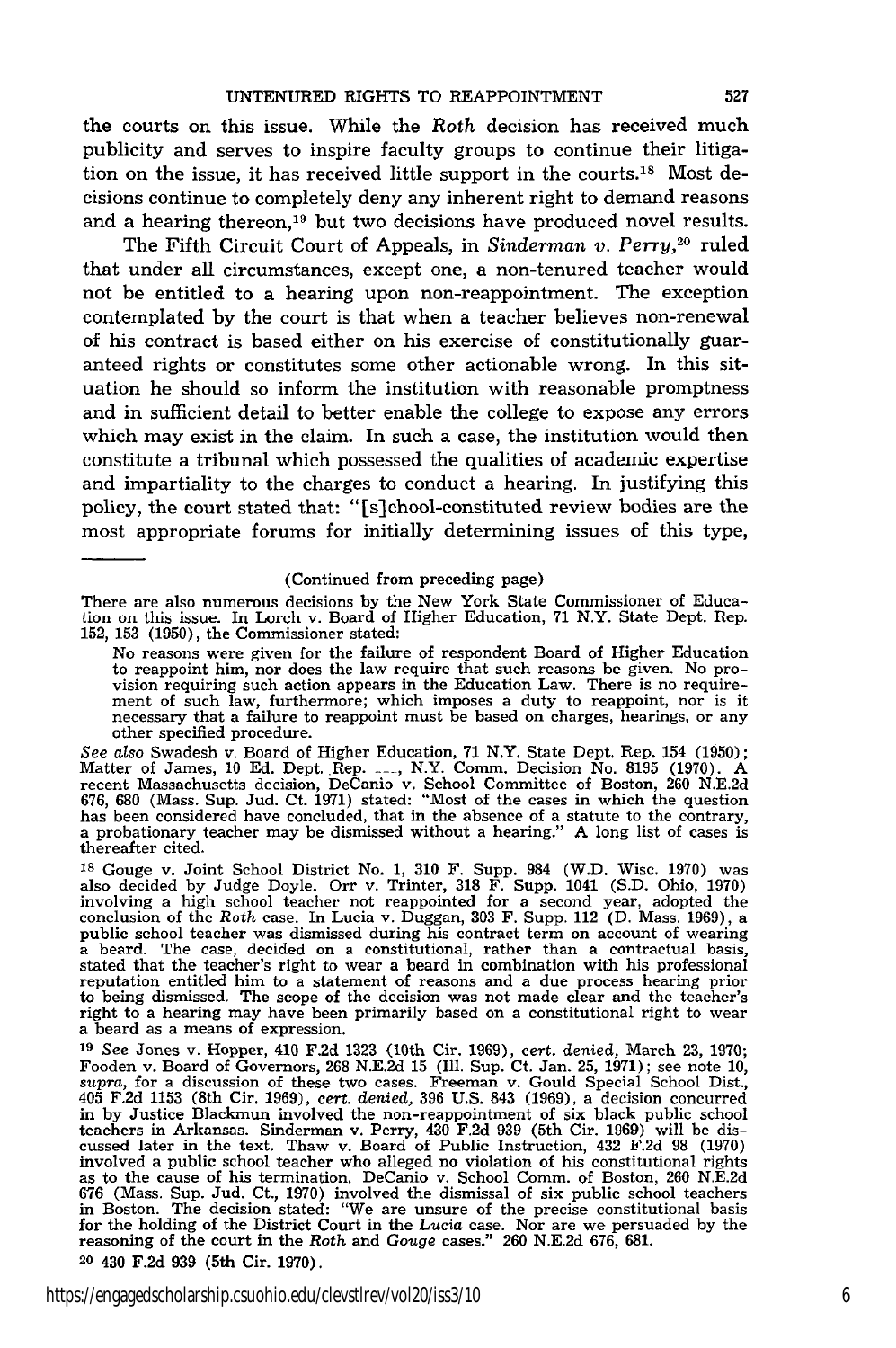both for the convenience of the parties and in order to bring academic expertise to bear. . .".<sup>21</sup>

In the *Sinderman* case, the court was well intentioned in attempting to resolve a troublesome problem, but the issue should have been left to the legislature. The legislature had determined that the courts should be the first mandatory review panel for the hearing of claims of denial of substantive constitutional rights. If the legislature wishes an academic board to be the initial tribunal, it has the statutory power to enact appropriate laws to that effect. The legislature might consider the court's justifications for such a tribunal to be nullified by other policy considerations. The court noted that an academic panel would be convenient for the parties, but such a panel may also encourage frivolous and numerous claims. Every teacher who feels he has been slighted may decide to allege that his constitutional rights have been violated when all he has to do to start the process is to submit a letter making a bare allegation. Whether an academic panel or a court is better equipped to hear a teacher's claim of persecution is a question of judgment, and a legislature may well decide that a court is more expert in determining if constitutional freedoms have been violated. It is questionable whether it is beneficial for a court to decide constitutional questions on review from an academic panel. The substantial evidence doctrine may well prevent the court in a review situation from dispensing justice in an area which merits the full participation of men fully trained in law. Whether such an academic panel will decrease the number of cases which end up in the courts is doubtful since usually only one fully convinced of his rights will bring an action. Such a person is unlikely to be deterred by the decision of an academic panel especially since unions, the presence of which are being increasingly felt amongst faculties, encourage litigation to the final step. The aggrieved person is unlikely to be convinced of the impartiality of an academic panel which in some manner owes its jurisdiction to the college administrators who appoint them.

In addition to the *Sinderman* case, we must discuss the decision of the First Circuit Court of Appeals in *Drown v.* Portsmouth School District.<sup>22</sup> In the *Drown* case, the court recognized the cases we have already discussed here and decided that in determining what procedures are required where a non-tenured teacher is not reappointed, one must balance the competing interests of the individual teacher and of the school board. Although this is the same line of reasoning the Roth case used, a line which we have previously indicated may not be correct if Cafeteria and Restaurant Workers Union v. McElroy<sup>23</sup> is followed, the *Drown* court reached a result different from *Roth.* The First Circuit Court of Appeals decided that while due process requires a statement of reasons, a hearing thereafter is not required.

<sup>21</sup>*Id.* at 944.

**<sup>22</sup>** 435 **F.2d** 1182 (1st Cir. **1970).**

**<sup>23 367</sup> U.S. 886 (1961).**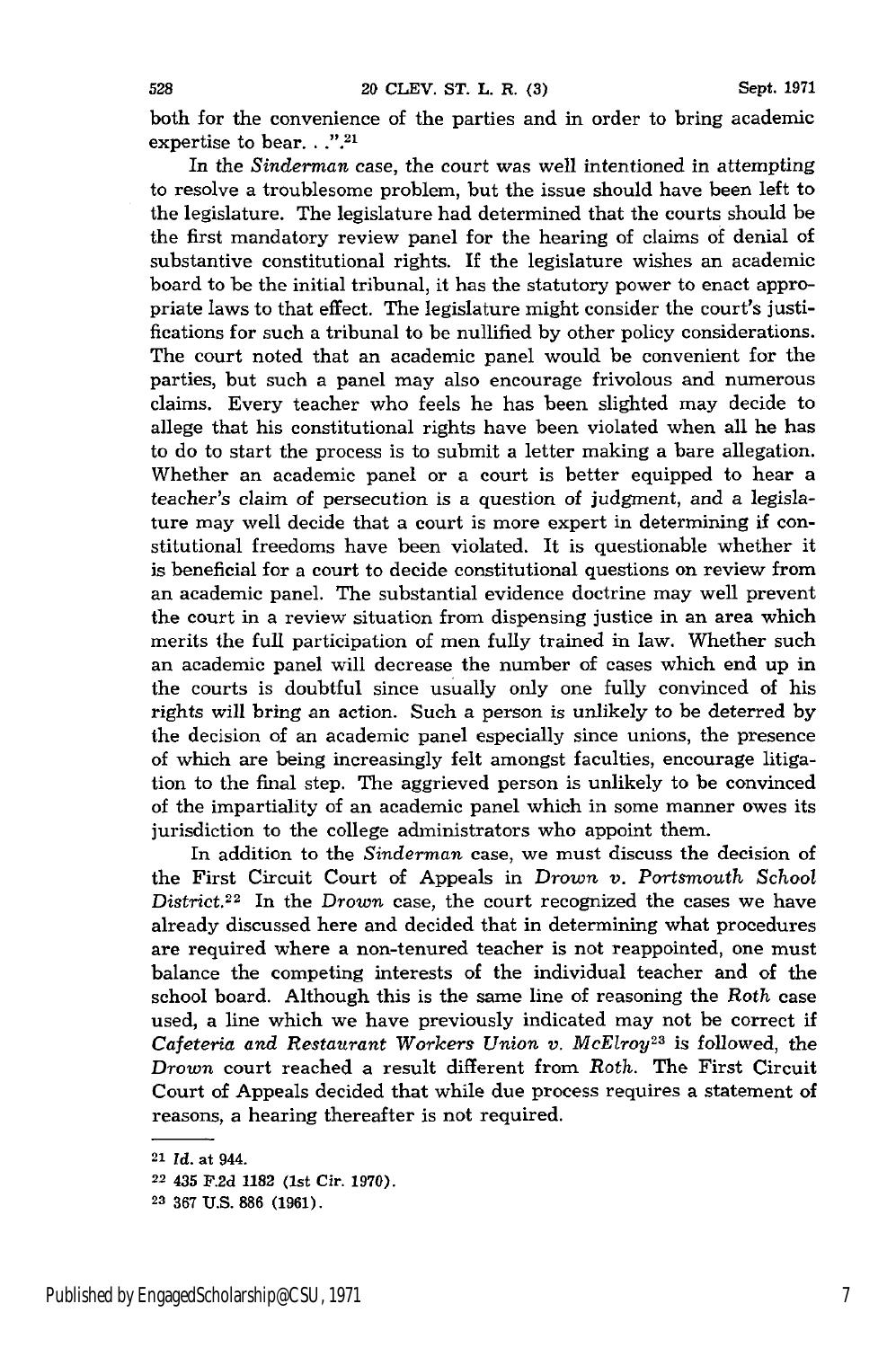#### Policy Considerations

In the remainder of this article, we will discuss the policy arguments on both sides of the issue of whether "reasons" need be given for the non-renewal of a contract of a non-tenured professor. If the balancing test is eventually adopted as the rule to be applied with respect to this issue, it is our belief that the integrity of the academic institution and the faculty in maintaining a policy of not giving "reasons" and a hearing are much greater than those of the non-tenured individual teacher in obtaining the "reasons."

A statement adopted by the Board of Higher Education of the City of New York in December of 1967 explains its policy for not giving reasons or a hearing to the non-reappointed non-tenured teacher or even the non-appointed applicant.<sup>24</sup> The reasons given by the Board for not

The recommendation that no reasons should ever be given for the action of a committee in voting not to recommend appointment or promotion of a candidate is a recommendation which was arrived at after a rather careful consideration of the pros and cons.

On the side of giving reasons, the most potent argument arises from a sense of fair play: if a person has tried his best to make good in a position, it seems in accord with our American traditions that he should be told wherein he failed and be given<br>an opportunity to rebut, explain or otherwise appeal. Furthermore, the need to<br>support a non-reappointment by the citation of definite reas

of as a barrier to the forces of malice and prejudice, whether personal or ethnic.<br>On the other side, the necessity to give reasons for non-reappointment, with the consequent receive of rebuttals, explanations and submissi as institutions of higher learning. It is sufficient that reasons or cause must be<br>proven to terminate the services of a tenured person. If it is not too paternalistic<br>in tone, still another argument against the giving of may be urged: it is really not in the best interest of the candidate himself, for it makes a matter of record a negative evaluation which may come back to plague him later.

On balance, we have decided to recommend *against* ever assigning reasons for on-reappointment or non-promotion. We likewise believe that it would be pro-<br>fessional misconduct for a member of a P & B committee to disclose the substance<br>or even the nature of the discussion at the P & B meeting. As fa Department and/or its committees in respect to a candidate are concerned, only the president of the college or his designee should be empowered to discuss these actions with a candidate."—Board of Higher Education Minutes, December 18, 1967, Cal. No. 3(b) pp. 599-601. It must be realized that if the *Roth* case is affirmed and gains widespread recognition in other courts, its policy will

 $24$  "No Presumptions. At every step in the appointment and reappointment procedure, it should be made clear to the candidate and to all concerned that, until the candidate gains tenure under the provisions of the statute and the bylaws of the Board, each appointment is for one year, there is no presumption of reappointment, and no reasons for non-reappointment need be given. This fact should be communicated, in academic rather than in legalistic language, in the original and subsequent letters of appointment or reappointment, and in all conversations held with the candidate, both by department members and chairmen, and by officers of the college outside the department. The temptation to attract promising candidates to the college by implications of the virtual certainty of a permanent position must be sternly resisted, unless and until the tenure law is re universities do, for permissive initial tenure appointments at certain **ranks....**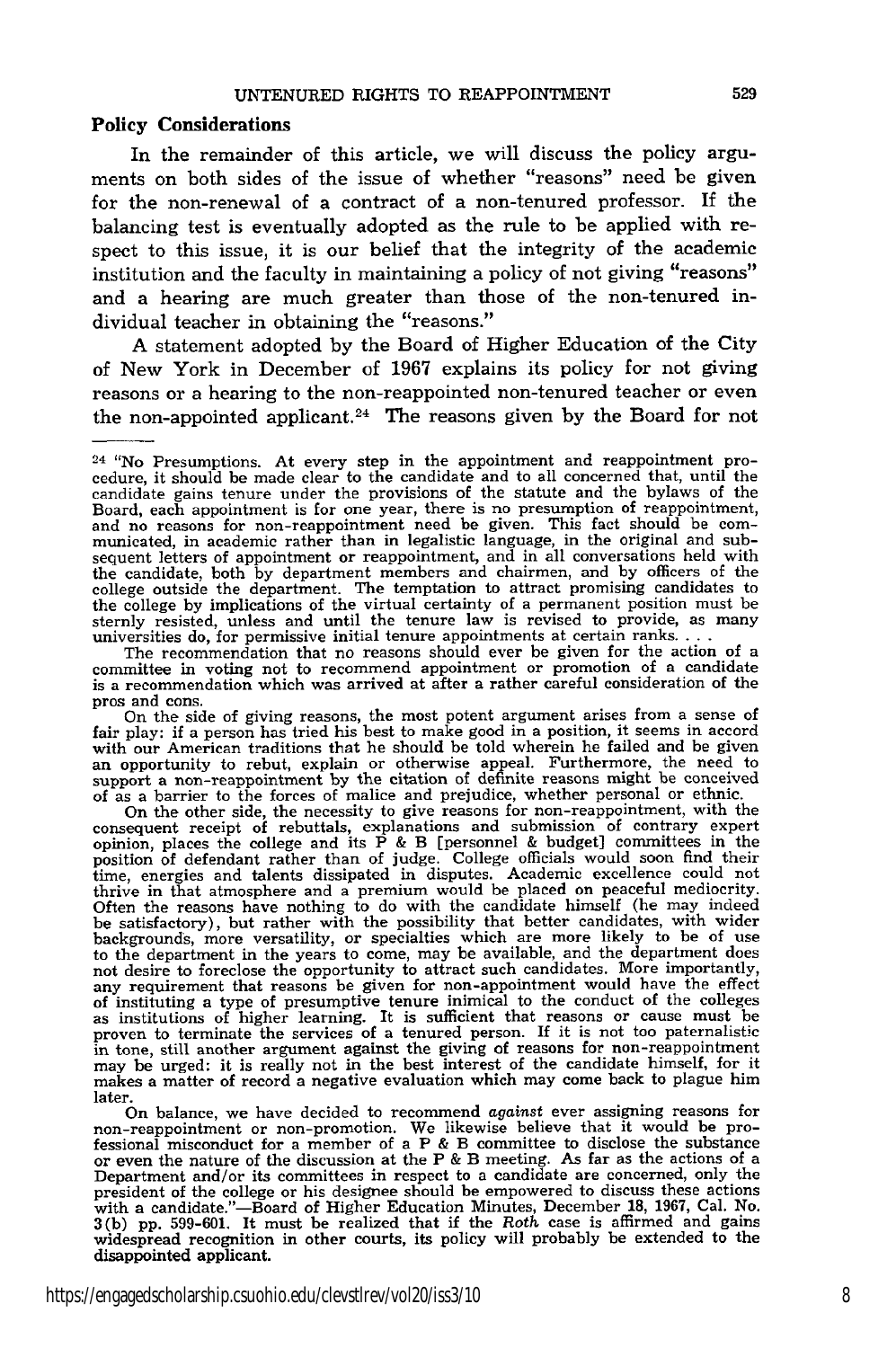granting a statement of reasons and a hearing were: **(1)** The assigning of reasons with the subsequent receipt of rebuttals and opposing opinions would place the college official in the position of defendant rather than judge with the result that mediocrity would be accepted; (2) the amount of time which would have to be expended on this process would prevent officials from taking care of other responsibilities (the number of applicants and nominees for reappointment is enormous); (3) the reason for rejection is often that the college wishes to keep open the opportunity to obtain a person more suited to the job, or in the case of reappointment leading to tenure, of not foreclosing for a substantial period of time the possibility of employing a person of much greater value to the college or of changing the nature of the college's offerings; (4) assigning reasons would have the effect of "presumptive tenure," something not conducive to the operation of a university and (5) it is in the interest of most applicants not to have a negative evaluation on record.

The *Sinderman* case summed up the first four arguments above by stating that a policy of giving rseaons and a hearing "would have the legal effect of improperly denying to colleges freedom of contract to employ personnel on a probationary basis or under annual contracts which are unfettered by any reemployment obligation." **25** A result of having to give reasons and a hearing would be that college officials would become increasingly reluctant not to reappoint someone for fear of becoming involved in time-consuming and arduous procedures in defense of their positions, eventually reducing colleges to the level of mediocrity. 26 If the *Roth* position were adopted "we would have little need of tenure or merit laws as there could be only . . . a discharge for cause, with the school board carrying the burden of showing that the discharge was for a permissible reason." **27** In sum, the procedure outlined in the *Roth* case would "nullify" the probationary system<sup>28</sup> and the practice of one year contracts. It would give all teachers "tenure" immediately upon initial appointment.

In deciding that a non-tenured teacher was entitled to a statement of reasons and a hearing upon non-reappointment, the  $Roth$  court<sup>29</sup> was influenced by the unfairness apparent in a procedure which allows a

**<sup>25</sup>**Sinderman v. Perry, 430 **F.2d** 939, 944 (5th Cir. **1970).**

<sup>26</sup> This result is already occurring in the New York City public school system where these rights have been gained by the teacher's union which has gone out on long strikes a number of times and threatened others, to be granted its demands.

*<sup>27</sup>*Freeman v. Gould Special School District, 405 F.2d 1153, 1160 (8th Cir. 1969), cert. *denied,* 396 U.S. 843 (1969).

**<sup>28</sup>**Thaw v. Board of Public Instruction, 432 F.2d **98** (1970). The President of the New Jersey Association of School Attorneys, in discussing the judicial, legislative and contractual faculty demands for a statement of reasons and a hearing for nonreappointed, non-tenured teachers has stated: The request for "fair play," while intended to tug at the heart strings, may in

reality be a plea for immediate tenure. Anyone who has ever tried to get rid of a tenure employee knows what headaches are involved. I see no point in inviting Excedrin Headache No. 251.

Evers, The *Legal Rights of* the Non-Tenured Teachers, 1 NOLPE **SCHOOL** L. **J.** 103, **108** (1970). Indeed, if the Roth procedures are mandatory, the average administra-tion will avoid the headaches of not reappointing a faculty member unless there are extreme circumstances. **29 310** F. Supp. 972 (W.D. Wisc. 1970).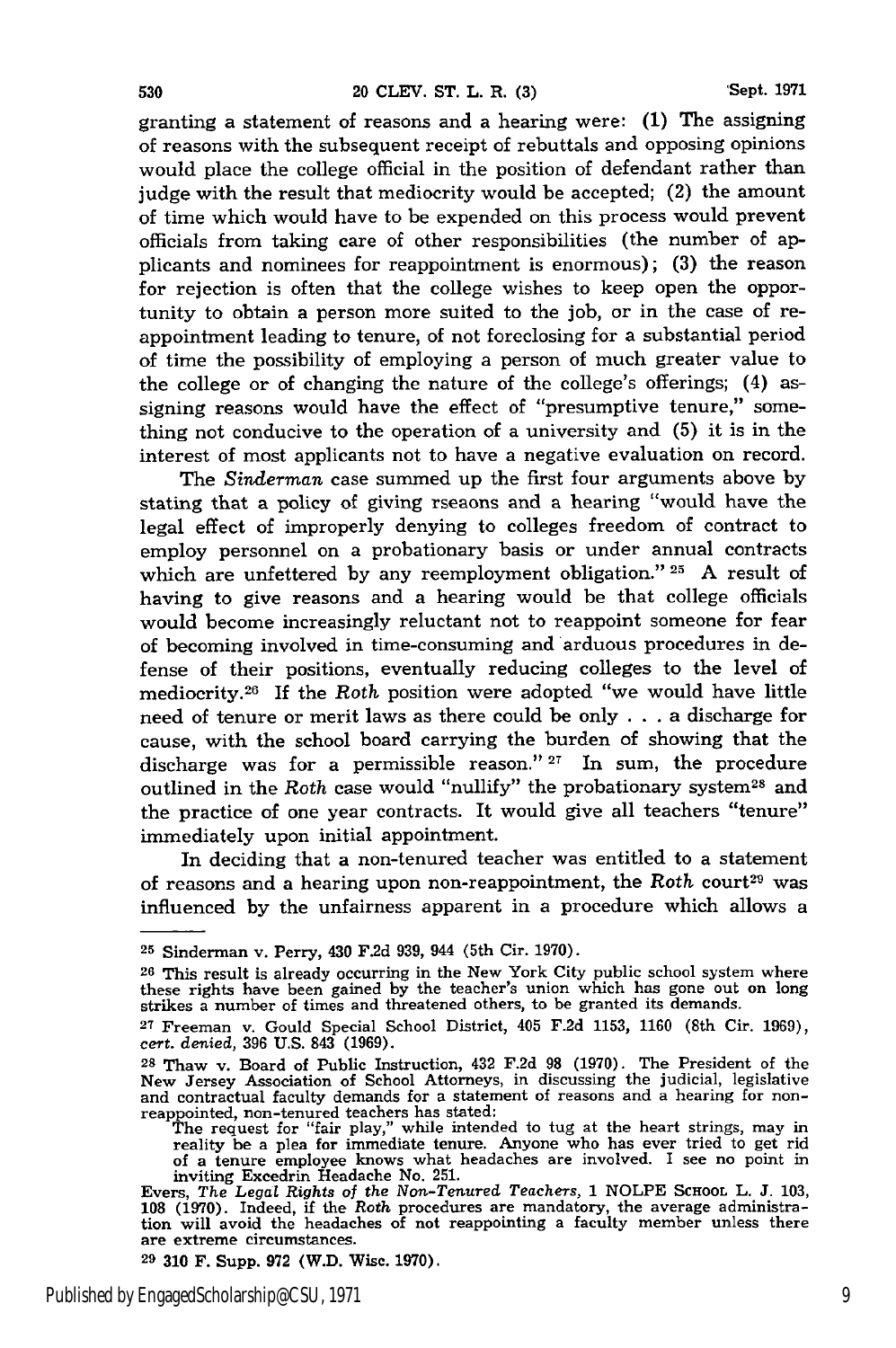teacher to be dismissed for no reason at all or for reasons which may be unsubstantiated. The court was convinced that once a teacher is not rehired, he will have an arduous burden obtaining another job. The *Drown* court mistakenly stated that the requirement of only giving a statement of reasons would not impose any significant administrative burden on the college.<sup>30</sup> The *Drown* procedure would ultimately necessitate the establishment of a complete quasi-judicial system within a university.

### **University Administrative Discretion**

The non-reappointment of a teacher, admittedly, will necessitate the same personal readjustments which an engineer, fireman, secretary, or unskilled laborer would encounter in a similar situation. The risk of not being hired or reappointed is one which is taken by every prospective employee. The university, however, must be given at least the same administrative discretion as any other body. If excellence is to be the standard by which universities are to be judged, then they should be given more discretion than is given to bodies governed by a lesser standard. University administrators are chosen on the basis of their expertise and the trust that, in the long run, their decision-making will produce an excellent institution. Imposing upon them the burden of issuing a statement of reasons will inhibit their discretion. Department chairmen and appointment committees will retreat from recommending a non-reappointment when they are told to issue a statement of reasons, and university boards and administrators will be helpless in the face of human nature, which dictates that human beings take the line of least resistance. Issuing a statement of reasons by itself has the appearance of being very simple, but it will carry with it the onus of defending that position before peers, hearing panels, arbitrators, commissions on human rights, the Department of Health, Education and Welfare, and courts simultaneously and/or serially.

The disappointed teacher has the option of seeking employment in a new university with the freedom to explain his departure from his former employment in the best manner. If a statement of reasons is issued, subsequent employers will demand to see the same. **If** a statement is issued, it will likely contain matters which will appear as factual statements although they are really personal judgments. A termination resulting from a personality conflict which accounts for a poor working relationship may contain allegations of teaching faults which result primarily from the personality clash. A relatively blank record would, on the other hand, be beneficial to the great majority of teachers seeking new employment.

**<sup>30</sup>**Drown v. Portsmouth School District, 435 **F.2d 1182** (1st Cir. **1970).**